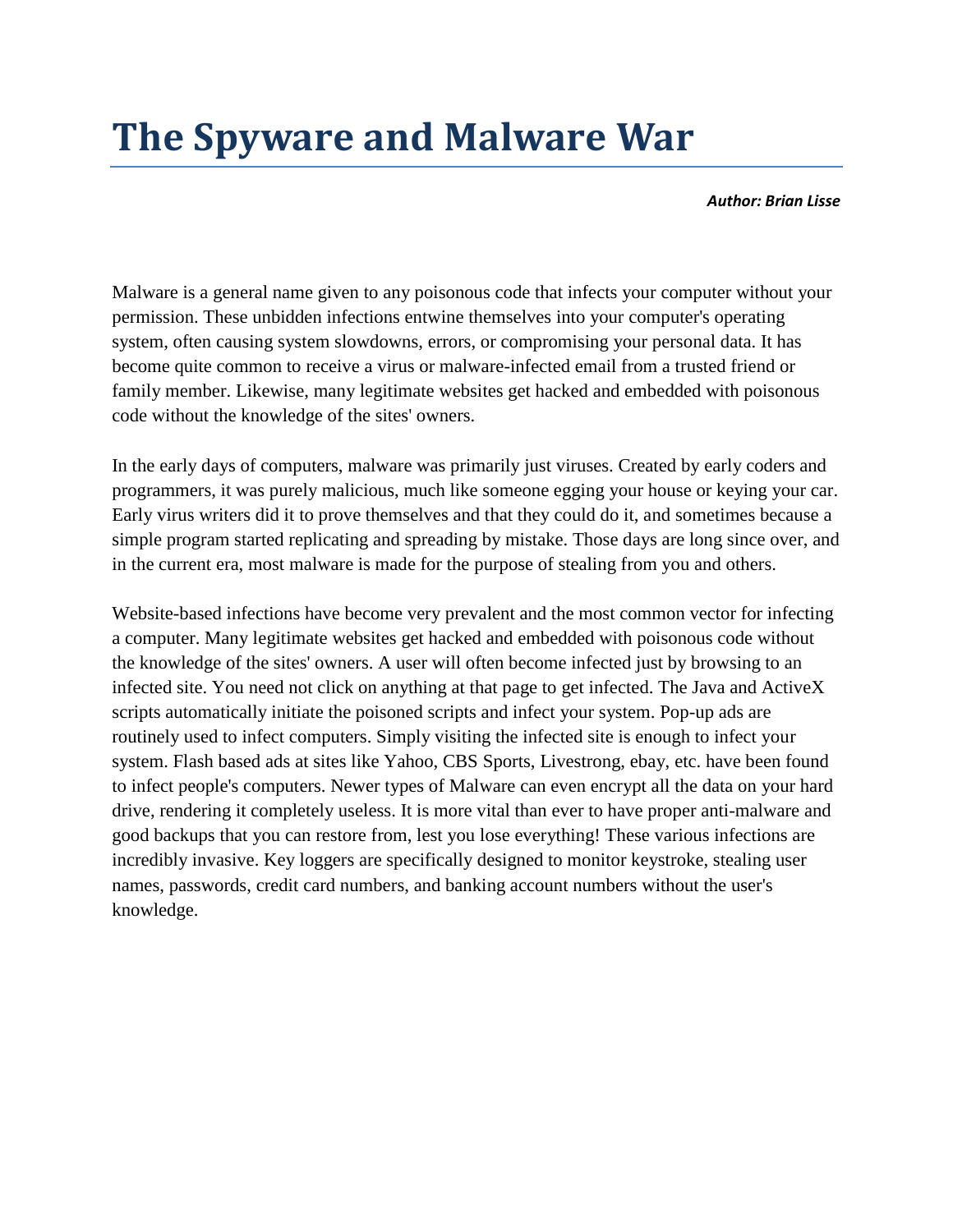## **Malware variants can take many forms such as:**

- 1. **Viruses** infecting the host computer, they gum it up, slowing down boot up and shutdown time, making your computer slow, sometimes generating blue screens or even lock-ups.
- 2. **Worms** Spreading to your files, infecting your programs and operating system files, making them no longer function properly.
- 3. **Bots** code that uses your computer to send out requests via the internet for concerted attacks on institutions (banks, Pentagon, big corporations, etc.)
- 4. **Keyloggers** recording your keystrokes, they send that information to sites that collect it and sift through it for your passwords, bank accounts, credit card info, etc.
- 5. **Hijackers and Adware** These products usually redirect your Web requests to sites advertising products or services, often with pop-ups for these products that repeatedly pop up on your screen.
- 6. **Rootkits** Malware that entwines itself in the boot sector of your hardrive, often outside the partition table in the Master Boot Record, traditional cleaners cannot even detect its presence since it does not reside in the OS or file system.
- 7. **Ransomware** Locks you out of your computer or data, it demands that you send money to unlock your system or unencrypt your data. Variants that encrypt your data are impossible to decrypt without the key, and your only chance it retrieving the data is from backups made before your system got infected.